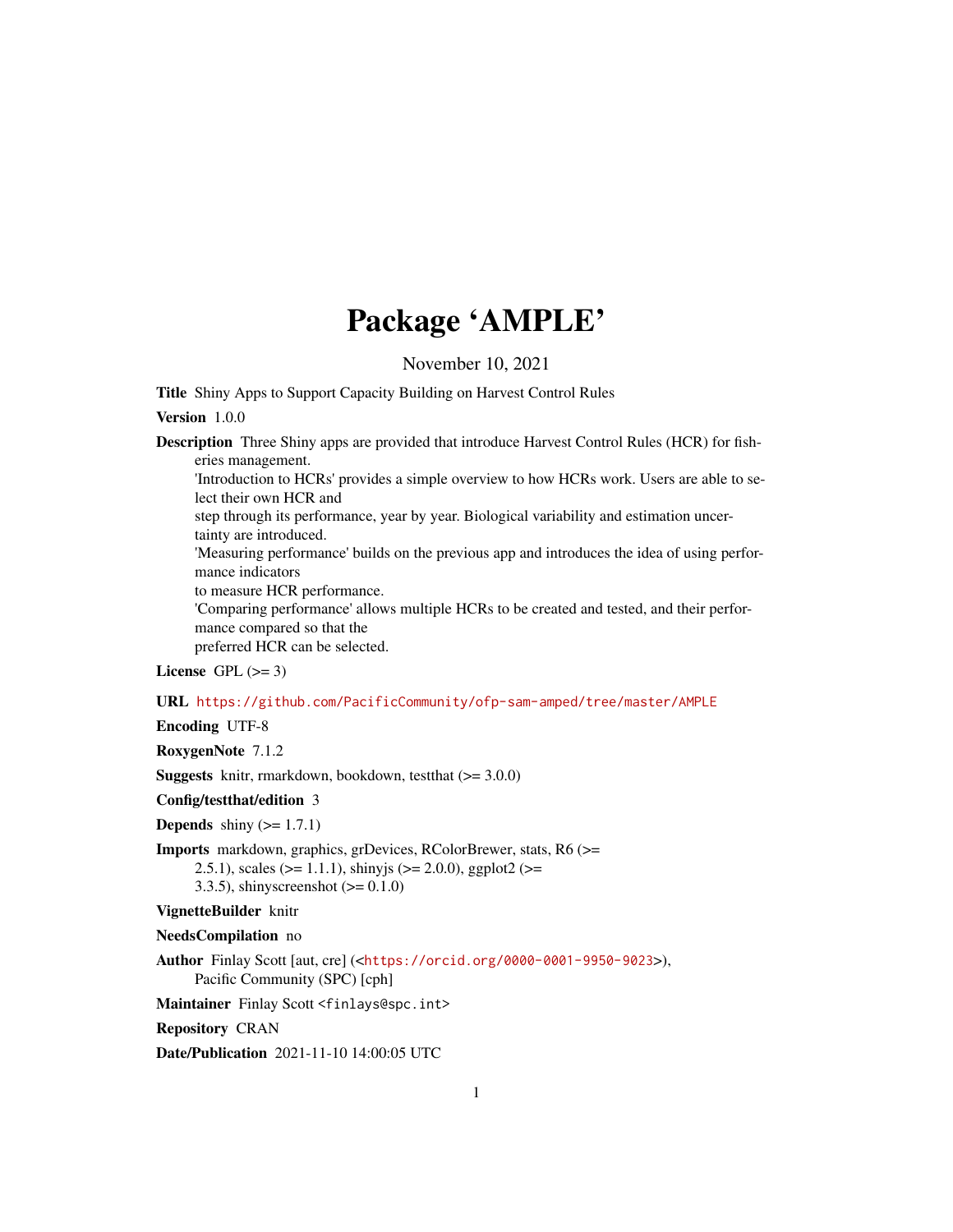### <span id="page-1-0"></span>R topics documented:

| Stock module $\ldots \ldots \ldots \ldots \ldots \ldots \ldots \ldots \ldots \ldots \ldots \ldots \ldots$ |  |  |  |  |  |  |  |  |  |  |  |  |  |  |  |
|-----------------------------------------------------------------------------------------------------------|--|--|--|--|--|--|--|--|--|--|--|--|--|--|--|
|                                                                                                           |  |  |  |  |  |  |  |  |  |  |  |  |  |  |  |

ample *AMPLE: A package of Shiny apps that introduce Harvest Control Rules (HCR) for fisheries management.*

#### Description

AMPLE provides three Shiny apps that introduce Harvest Control Rules (HCR) for fisheries management. 'Introduction to HCRs' provides a simple overview to how HCRs work. Users are able to select their own HCR and step through its performance, year by year. Biological variability and estimation uncertainty are introduced. 'Introduction to indicators' builds on the previous app and introduces the idea of using performance indicators to evaluate HCR performance. 'Comparing performance' allows multiple HCRs to be created and tested, and their performance compared so that the preferred HCR can be selected.

Harvest Control Rules are used as part of a fishery harvest strategy. This package was put together as part of capacity building efforts by the Pacific Community (SPC) to develop fishery harvest strategies for tuna stocks in the western and central Pacific Ocean (WCPO), working with the Western and Central Pacific Fisheries Commission (WCPFC). For more information on tuna harvest strategies in the WCPO please see LINKs.

#### AMPLE functions

Too launch the apps use the functions: intro\_hcr(), measuring\_performance() and comparing\_performance().

#### Acknowledgement

With thanks to Andre Punt. Also thanks to Winston Chang for help with the R6 class / Shiny reactivity.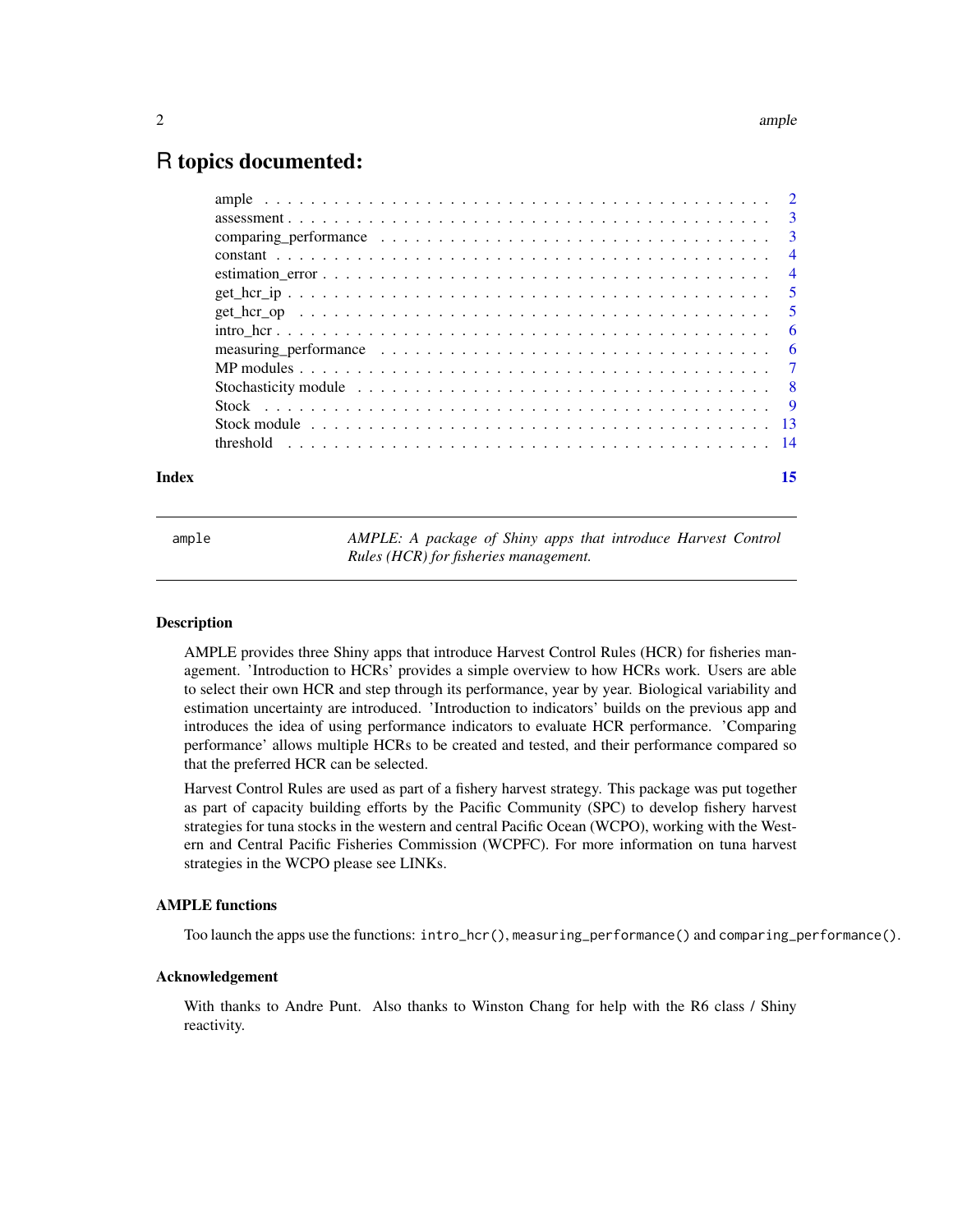<span id="page-2-0"></span>assessment *assessment*

#### Description

Function used by  $get\_hcr\_ip()$  to generate input data for an assessment based HCR. The input to the HCR is depletion (i.e. Biomass / K).

#### Usage

```
assessment(stock, mp_params, yr, iters = 1:dim(stock$biomass)[1])
```
#### Arguments

| stock     | The stock object                                                     |
|-----------|----------------------------------------------------------------------|
| mp_params | A named list of MP parameters (with est sigma and est bias elements) |
| yr        | The timestep that the biomass is taken from.                         |
| iters     | Numeric vector of iters. Default is all of them.                     |

comparing\_performance *'Comparing HCR Performance' app launcher*

#### Description

Launches the Comparing Performance Shiny app. See the 'Information' tab in the app for more information. Also see the package vignette (vignette("comparing\_performance",package="AMPLE")) for a tutorial.

#### Usage

```
comparing_performance(...)
```
#### Arguments

... Not used

#### Examples

## Not run: comparing\_performance()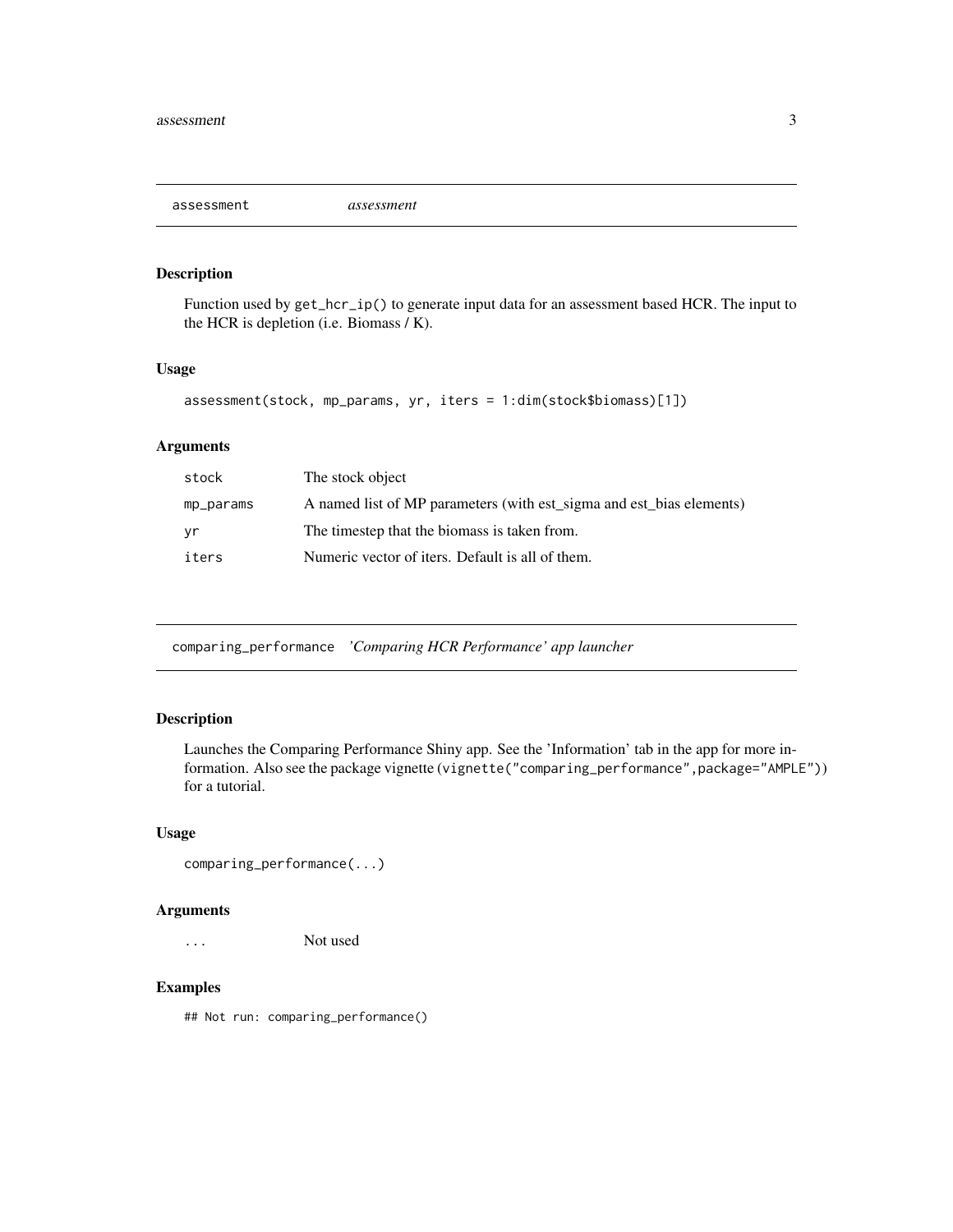<span id="page-3-0"></span>

Evaluates a constant harvest control rule, i.e. one that ignores the stock status and just returns the constant level (catch or effort). Used by the hcr\_op function.

#### Usage

constant(mp\_params, ...)

#### Arguments

| mp_params | The HCR / management procedure parameters used to evaluate the HCR (as a<br>list). |
|-----------|------------------------------------------------------------------------------------|
| $\cdots$  | Unused                                                                             |

estimation\_error *estimation\_error*

#### Description

Estimation error applied to the 'true' stock status to generate an 'observed' stock status used in the HCR. The error is a combination of bias and lognormally distributed noise.

#### Usage

```
estimation_error(input, sigma, bias)
```
#### Arguments

| input | A vector of the 'true' stock status  |
|-------|--------------------------------------|
| sigma | Observation error standard deviation |
| bias  | Observation error bias               |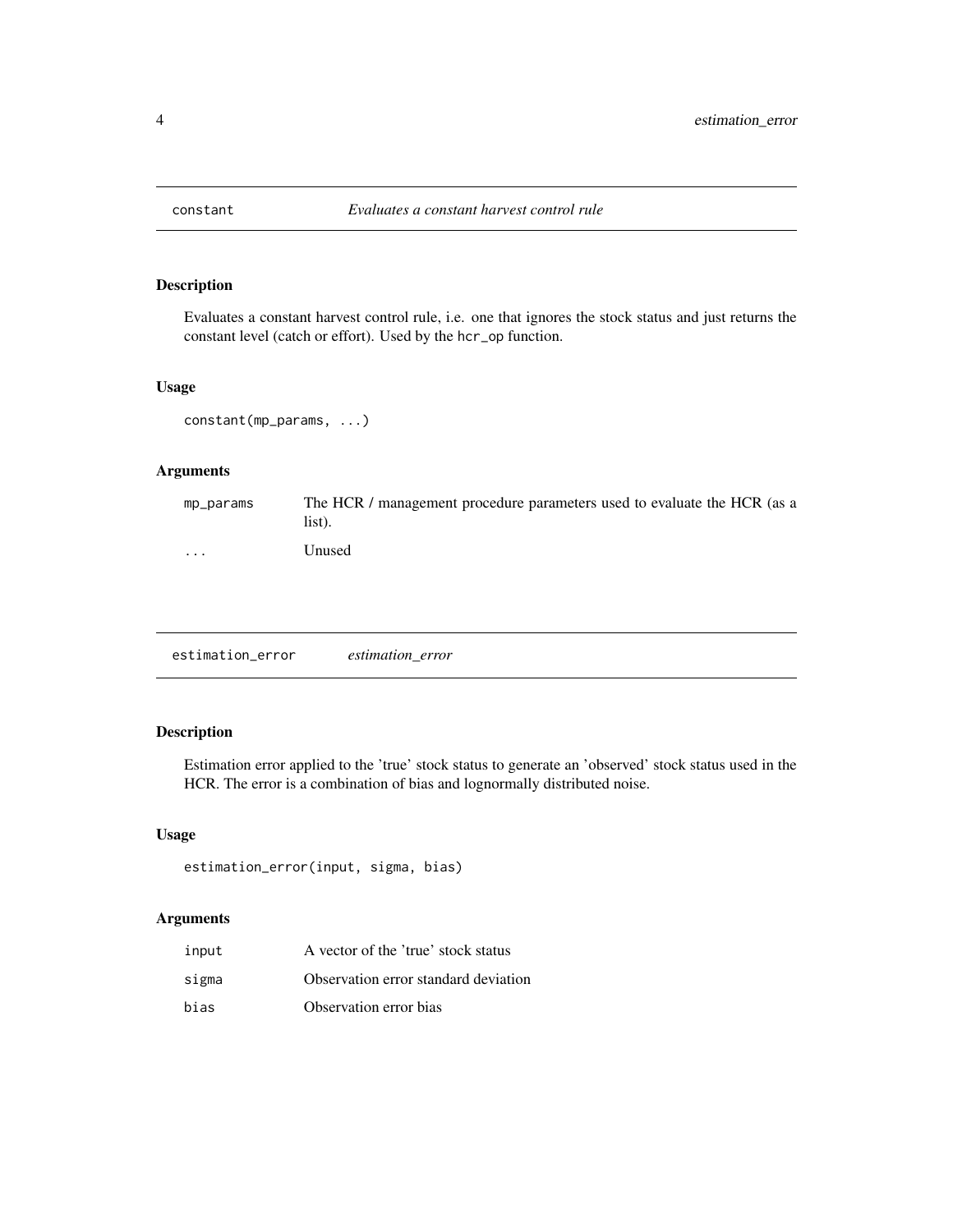<span id="page-4-0"></span>

Run the MP analyses function to generate the input to the HCR i.e. observed stock status. For example, estimated biomass from an assessment.

#### Usage

get\_hcr\_ip(stock, mp\_params, yr, ...)

#### Arguments

| stock                   | The stock object                                                                   |
|-------------------------|------------------------------------------------------------------------------------|
| mp_params               | The HCR / management procedure parameters used to evaluate the HCR (as a<br>list). |
| yr                      | The time step of the true stock status used to generate the HCR IP.                |
| $\cdot$ $\cdot$ $\cdot$ | Other arguments, including iters                                                   |
|                         |                                                                                    |

| get_hcr_op | Evaluates the harvest control rule. |  |
|------------|-------------------------------------|--|
|------------|-------------------------------------|--|

#### Description

Evaluates the harvest control rule in a single year (timestep).

#### Usage

```
get_hcr_op(stock, mp_params, yr, iters = 1:dim(stock$biomass)[1])
```
#### Arguments

| stock     | The stock object                                                                   |
|-----------|------------------------------------------------------------------------------------|
| mp_params | The HCR / management procedure parameters used to evaluate the HCR (as a<br>list). |
| vr.       | The timestep.                                                                      |
| iters     | A numeric vector of iters.                                                         |

#### Value

A vector of outputs from the HCR.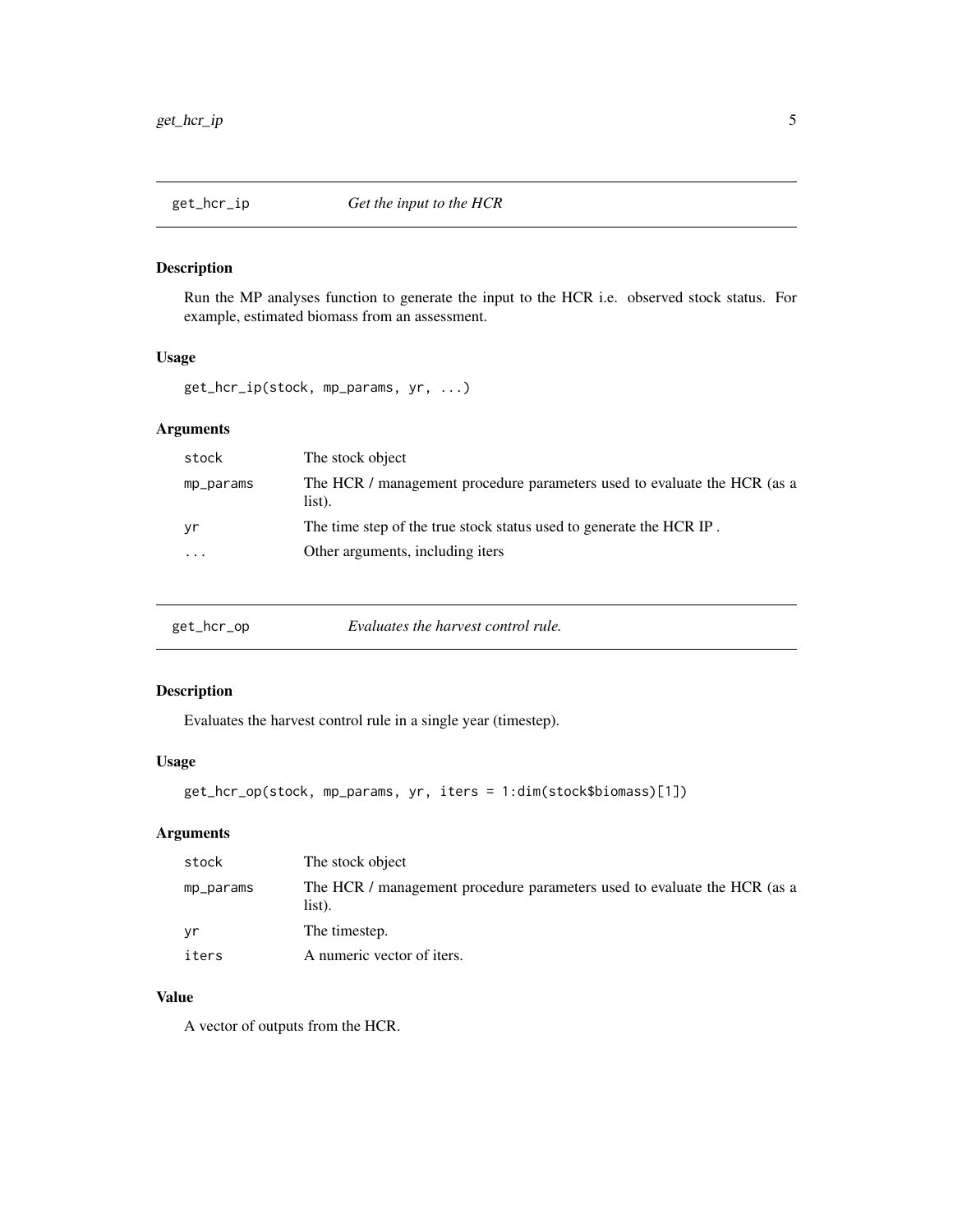<span id="page-5-0"></span>

Launches the introduction to HCRs Shiny app. See the 'Information' tab in the app for more information. Also see the package vignette (vignette("intro\_hcr",package="AMPLE")) for a tutorial.

#### Usage

intro\_hcr(...)

#### Arguments

... Not used

#### Examples

## Not run: intro\_hcr()

measuring\_performance *Measuring performance app launcher*

#### Description

Launches the 'Measuring Performance' Shiny app. See the 'Information' tab in the app for more information. Also see the package vignette (vignette ("measuring\_performance", package="AMPLE")) for a tutorial.

#### Usage

```
measuring_performance(...)
```
#### Arguments

... Not used

#### Examples

## Not run: measuring\_performance()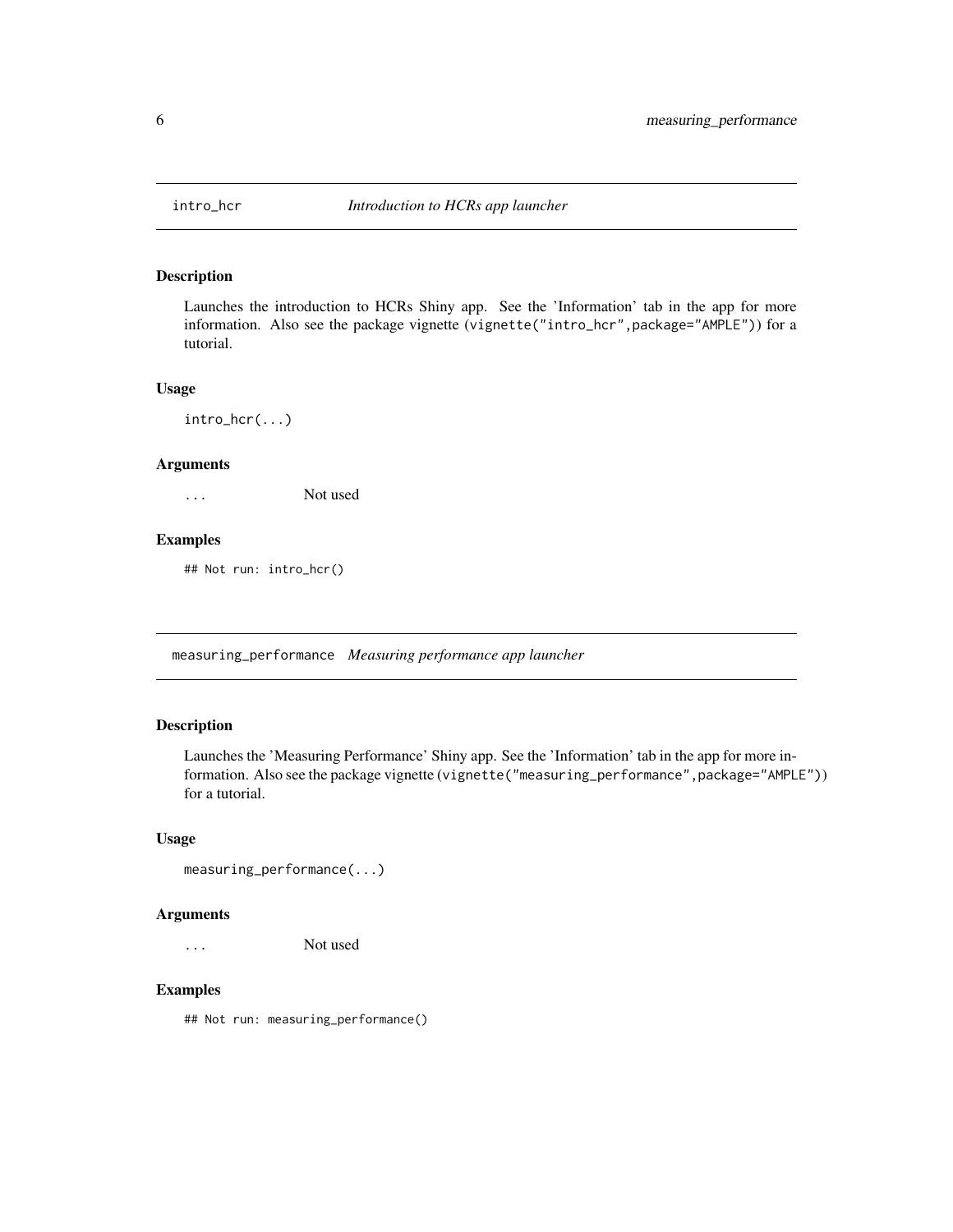<span id="page-6-0"></span>The interface for the HCR options. The parameter selection inputs shown in the app are conditional on the selected type of HCR. Some of the inputs have initial values that can be set using the function arguments.

Does the setting part of the MP params module. Returns a list of MP params based on the MP inputs.

Creates the MP params list based on the MP selection from the Shiny UI. Defined outside of a reactive environment above so we can use it non-reactively (helpful for testing).

#### Usage

```
mpParamsSetterUI(
  id,
  mp_visible = NULL,
  title = "Select the type of HCR you want to test.",
  init_thresh_max_catch = 140,
  init_thresh_belbow = 0.5,
  init_constant_catch = 50,
  init_constant_effort = 1
\lambdampParamsSetterServer(id, get_stoch_params = NULL)
```
mp\_params\_switcheroo(input, est\_sigma = 0, est\_bias = 0)

#### Arguments

| id                             | The id (shiny magic)                                                                                                            |
|--------------------------------|---------------------------------------------------------------------------------------------------------------------------------|
| mp_visible                     | Which HCR types to show.                                                                                                        |
| title<br>init_thresh_max_catch | The title.                                                                                                                      |
|                                | Initial value of the maximum catch for the catch threshold HCR.                                                                 |
| init_thresh_belbow             |                                                                                                                                 |
|                                | Initial value of the belbow for the catch threshold HCR.                                                                        |
| init_constant_catch            |                                                                                                                                 |
|                                | Initial value of constant catch for the constant catch HCR.                                                                     |
| init_constant_effort           |                                                                                                                                 |
|                                | Initial value of constant effort for the constant effort HCR.                                                                   |
| get_stoch_params               |                                                                                                                                 |
|                                | Reactive expression that gets the parameters from the stochasticity setter. Oth-<br>erwise est_sigma and est_bias are set to 0. |
|                                |                                                                                                                                 |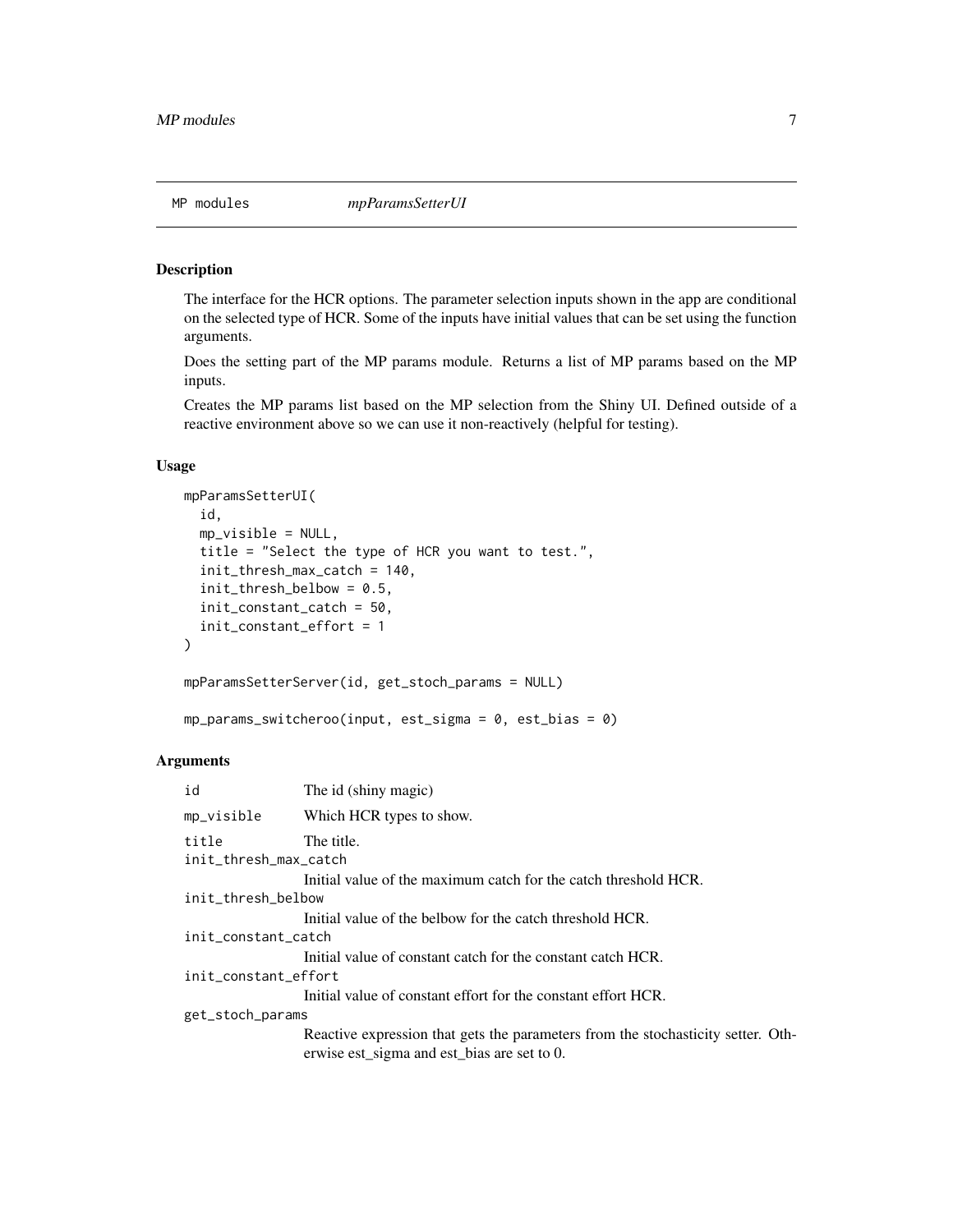<span id="page-7-0"></span>

| input     | List of information taken from the Shiny UI (mpParamsSetterUI)     |
|-----------|--------------------------------------------------------------------|
| est_sigma | Standard deviation of the estimation variability (default = $0$ ). |
| est bias  | Estimation bias as a proportion. Can be negative (default $= 0$ ). |

#### Value

A taglist A list of HCR options.

Stochasticity module *stochParamsSetterUI*

#### Description

stochParamsSetterUI() is the UI part for the stochasticity options. Stochasticity is included in the projections in two areas: biological variability (e.g. recruitment) and estimation error (to represent the difference between the 'true' status of the stock and the estimated status that is used by the HCR). Estimation error includes bias and variability. The arguments to this function allow only some of these elements to be shown.

stochParamSetterServer() does the server side stuff for the stochasticity options.

set\_stoch\_params() sets up default values for the stochasticity parameters. Defined as a separate function so it can be used for testing outside of a reactive environment.

#### Usage

```
stochParamsSetterUI(
  id,
  show\_var = FALSE,
  show_biol_sigma = TRUE,
  show_est_sigma = TRUE,
  show_est_bias = TRUE,
  init_biol_sigma = 0,
  init\_est\_sigma = 0,
  init_est_bias = 0
)
stochParamsSetterServer(id)
```
set\_stoch\_params(input)

#### Arguments

| id              | The id (shiny magic)                                                   |
|-----------------|------------------------------------------------------------------------|
| show var        | Show the variability options when app opens (default is FALSE).        |
| show_biol_sigma |                                                                        |
|                 | Show the biological productivity variability option (default is TRUE). |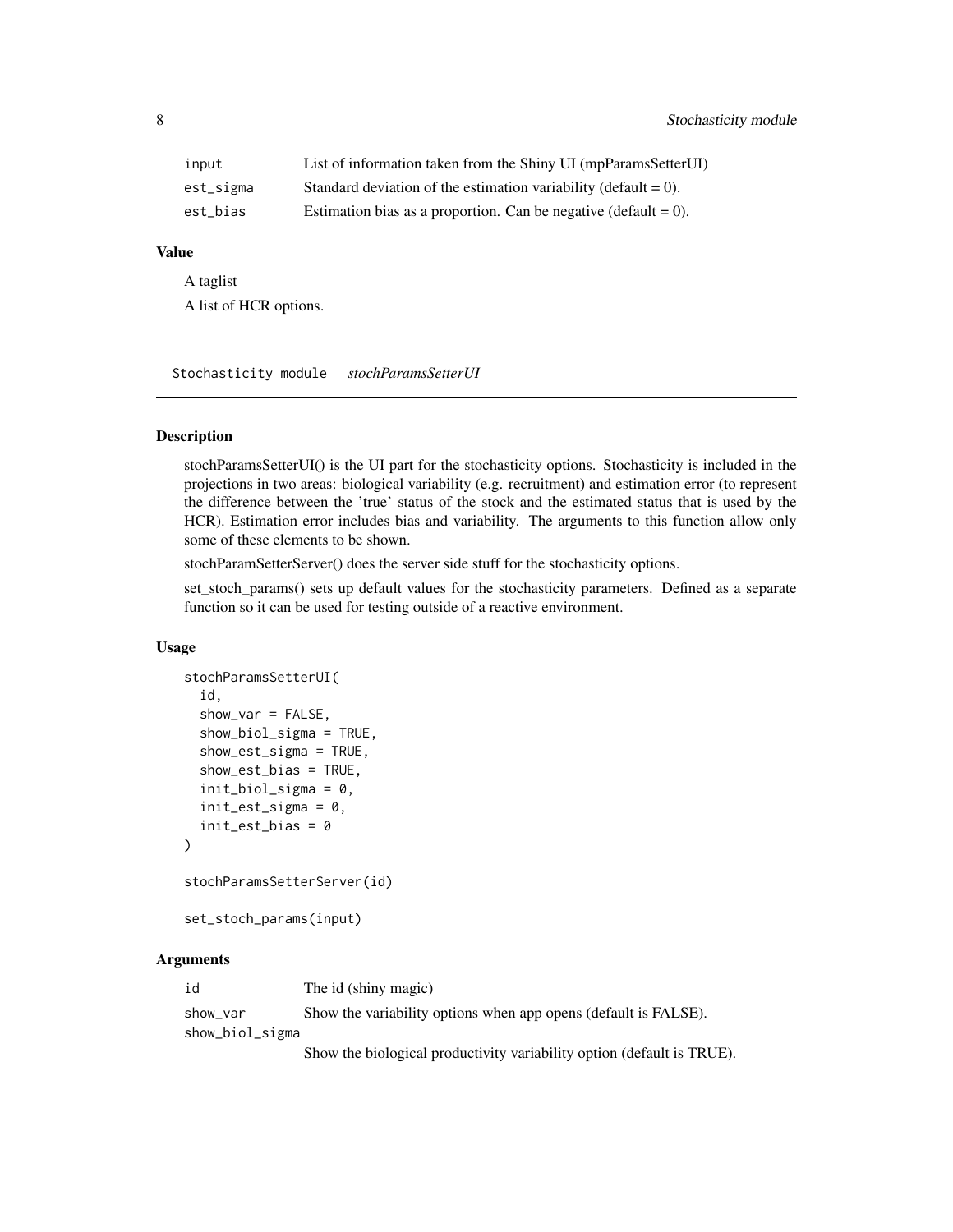#### <span id="page-8-0"></span>Stock 9

|                 | show_est_sigma Show the estimation variability option (default is TRUE).        |
|-----------------|---------------------------------------------------------------------------------|
|                 | show_est_bias Show the estimation bias option (default is TRUE).                |
| init_biol_sigma |                                                                                 |
|                 | Default value for biological productivity variability (ignored if not shown).   |
|                 | init_est_sigma Default value for estimation variability (ignored if not shown). |
|                 | init_est_bias Default value for estimation bias (ignored if not shown).         |
| input           | A list of stochasticity parameters.                                             |

#### Value

A taglist

A list of stochasticity options.

Stock *R6 Class representing a stock*

#### Description

A stock object has life history parameters, fields and methods for a biomass dynamic model.

#### Details

A stock has biomass, effort, catch and hcr\_ip and hcr\_op fields as well as the life history parameters. The population dynamics are a simple biomass dynamic model. The Stock class is used for the Shiny apps in the AMPLE package.

#### Public fields

biomass Array of biomass

catch Array of catches

effort Array of fishing effort

hcr\_ip Array of HCR input signals

hcr\_op Array of HCR output signals

msy  $MSY$  (default = 100).

r Growth rate (default =  $0.6$ ). Set by the user in the app.

k Carrying capacity (default = NULL - set by msy and r when object is initialised).

p Shape of the production curve (default  $= 1$ ).

q Catchability (default = 1).

lrp Limit reference point, expressed as depletion (default = 0.2).

trp Target reference point, expressed as depletion (default  $= 0.5$ ).

 $b\theta$  Virgin biomass (default = NULL - set by msy and r when object is initialised).

current\_corrnoise Stores the current values of the correlated noise (by iteration).

biol\_sigma Standard deviation of biological variability (default =  $0$ ).

last\_historical\_timestep The last historical timestep of catch and effort data.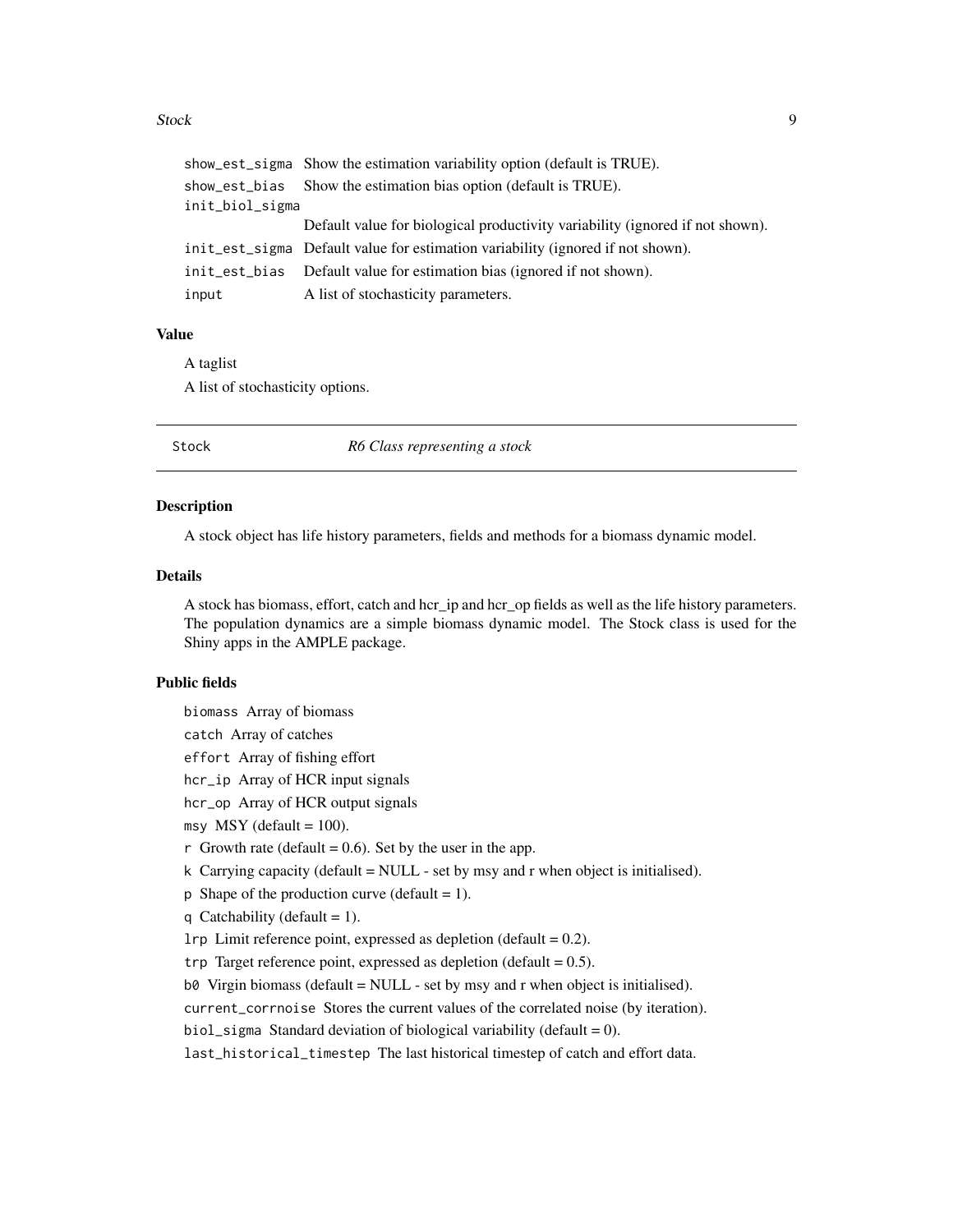10 Stock Stock Stock Stock Stock Stock Stock Stock Stock Stock Stock Stock Stock Stock Stock Stock Stock Stock

#### Methods

Public methods:

- [Stock\\$new\(\)](#page-9-0)
- [Stock\\$reset\(\)](#page-9-1)
- [Stock\\$reactive\(\)](#page-10-0)
- [Stock\\$fill\\_history\(\)](#page-10-1)
- [Stock\\$fill\\_catch\\_history\(\)](#page-10-2)
- [Stock\\$fill\\_biomass\(\)](#page-10-3)
- [Stock\\$as\\_data\\_frame\(\)](#page-10-4)
- [Stock\\$project\(\)](#page-10-5)
- [Stock\\$relative\\_cpue\(\)](#page-11-0)
- [Stock\\$relative\\_effort\(\)](#page-11-1)
- [Stock\\$replicate\\_table\(\)](#page-11-2)
- [Stock\\$time\\_periods\(\)](#page-11-3)
- [Stock\\$performance\\_indicators\(\)](#page-11-4)
- [Stock\\$pi\\_table\(\)](#page-11-5)
- [Stock\\$clone\(\)](#page-12-1)

<span id="page-9-0"></span>Method new(): Create a new stock object, with fields of the right dimension and NA values (by calling the reset() method. See the reset() method for more details.

*Usage:*

```
Stock$new(stock_params, mp_params, niters = 1)
```
*Arguments:*

stock\_params A list of stock parameters with essential elements: r (growth rate, numeric), stock\_history (string: "fully", "over", "under") initial\_year (integer), last\_historical\_timestep (integer), nyears (integer), biol\_sigma (numeric).

mp\_params A list of the MP parameters. Used to fill HCR ip and op.

niters The number of iters in the stock (default  $= 1$ ).

*Returns:* A new Stock object.

<span id="page-9-1"></span>Method reset(): Resets an existing stock object, by remaking all fields (possibly with different dimensions for the array fields) . Fills up the catch, effort and biomass fields in the historical period based on the stock history and life history parameters in the stock\_params argument. This is a reactive method which invalidates a reactive instance of this class after it is called.

*Usage:*

Stock\$reset(stock\_params, mp\_params, niters)

*Arguments:*

- stock\_params A list with essential elements: r (growth rate, numeric, default=6), stock\_history
	- (string: "fully", "over", "under", default="fully") initial\_year (integer, default=2000), last\_historical\_timestep (integer, default=10), nyears (integer, default=30), biol\_sigma (numeric, default = 0).

mp\_params A list of the MP parameters. Used to fill HCR ip and op.

niters The number of iters in the stock (default  $= 1$ ).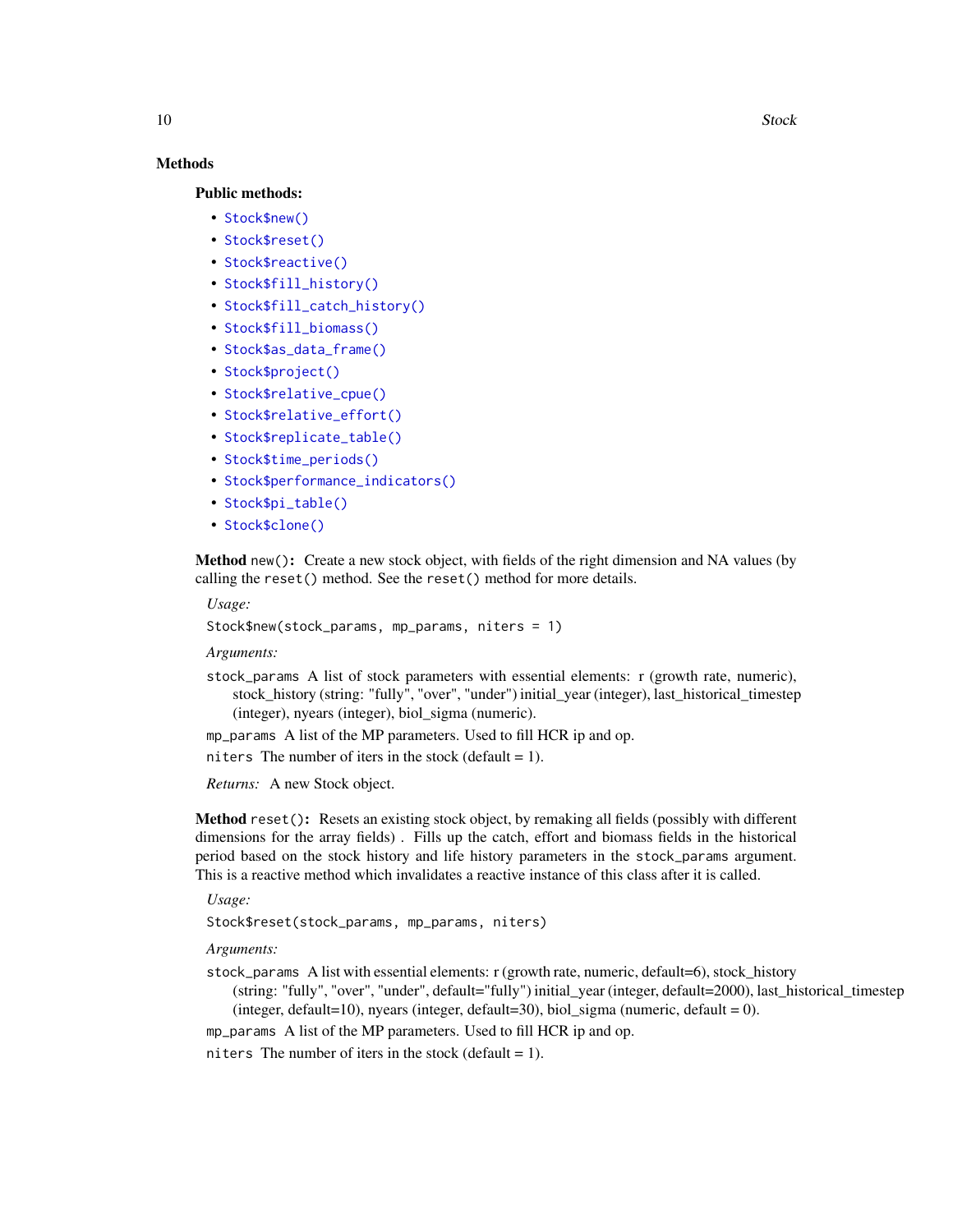Stock 11

*Returns:* A new Stock object.

<span id="page-10-0"></span>Method reactive(): Method to create a reactive instance of a Stock.

*Usage:*

Stock\$reactive()

*Returns:* a reactiveExpr.

<span id="page-10-1"></span>Method fill\_history(): Fills the historical period of the stock

*Usage:* Stock\$fill\_history(stock\_params, mp\_params)

*Arguments:*

stock\_params Named list with last\_historical\_timestep and stock\_history elements. mp\_params A list of the MP parameters. Used to fill HCR ip and op.

<span id="page-10-2"></span>Method fill\_catch\_history(): Fill up the historical period of catches with random values to simulate a catch history

*Usage:*

Stock\$fill\_catch\_history(stock\_params)

*Arguments:*

- stock\_params A list with essential elements: r (growth rate, numeric), stock\_history (string: "fully", "over", "under") initial\_year (integer), last\_historical\_timestep (integer), nyears (integer).
- stock\_history Character string of the exploitation history (default = "fully", alternatives are "under" or "over").

<span id="page-10-3"></span>Method fill\_biomass(): Fills the biomass in the next timestep based on current biomass and catches The surplus production model has the general form:  $Bt+1 = Bt + f(Bt) - Ct$  Where the production function f() is a Pella & Tomlinson model with shape  $f(Bt) = r/p Bt \star (1 - (Bt/k)^n p)$ Here p is fixed at 1 to give a Schaefer model cpue =  $Ct / Et = qBt$ 

*Usage:*

Stock\$fill\_biomass(ts, iters = 1:dim(self\$biomass)[1])

*Arguments:*

ts The biomass time step to be filled (required catch etc in ts - 1).

iters The iterations to calculate the biomass for (optional - default is all of them).

<span id="page-10-4"></span>Method as\_data\_frame(): Produces a data.frame of some of the array-based fields, like biomass. Just used for testing purposes.

*Usage:*

Stock\$as\_data\_frame()

<span id="page-10-5"></span>Method project(): Projects the stock over the time steps given and updates the biomass, HCR ip / op and catches It uses a simple biomass dynamic model where the catches or fishing effort are set every time step by the harvest control rule.

*Usage:*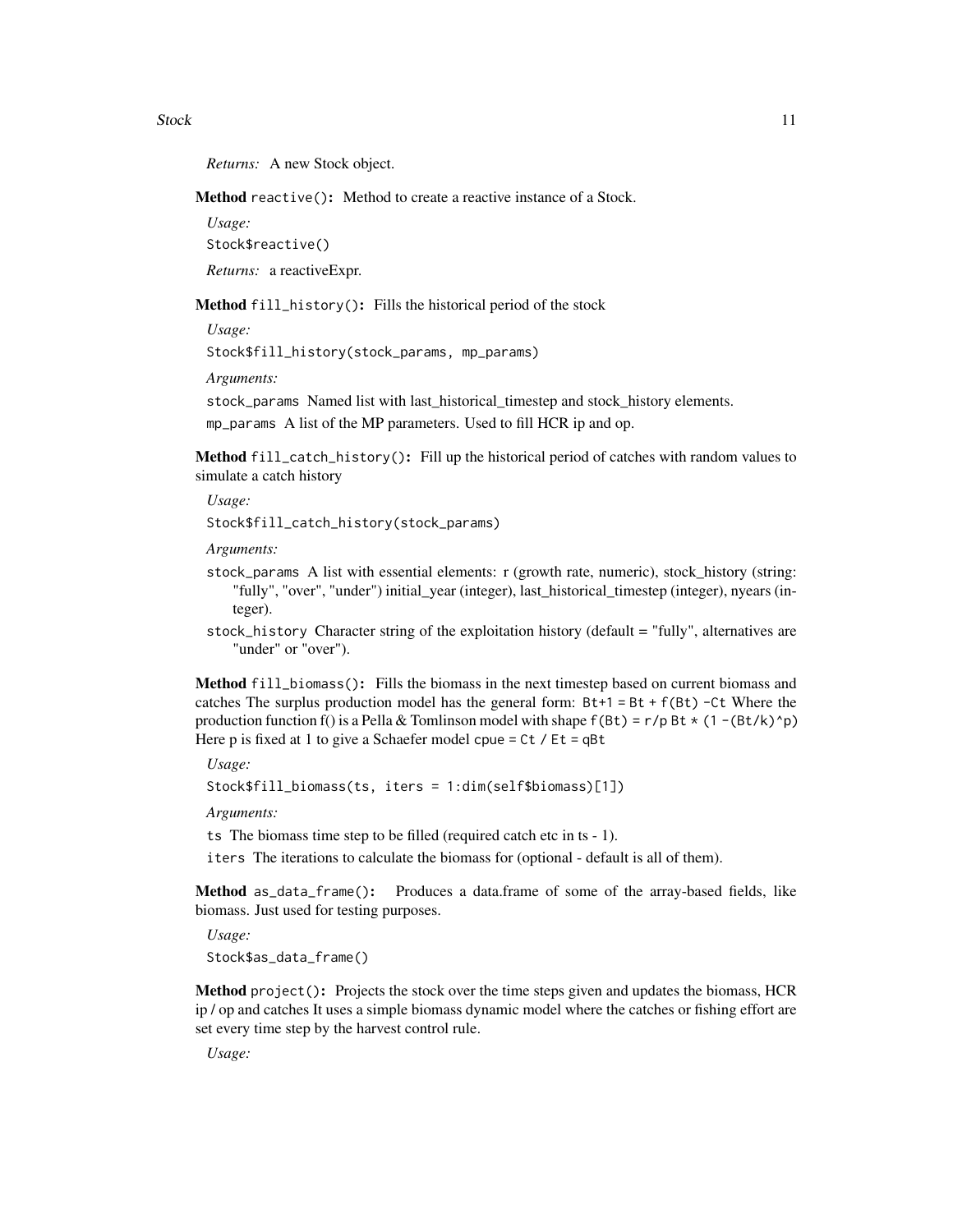Stock\$project(timesteps, mp\_params, iters = 1:dim(self\$biomass)[1])

*Arguments:*

timesteps The timesteps to project over. A vector of length 2 (start and end). mp\_params A vector of management procedure parameters.

iters A vector of iterations to be projected. Default is all the iterations in the stock

*Returns:* A stock object (a reactiveValues object with bits for the stock)

<span id="page-11-0"></span>Method relative\_cpue(): The catch per unit effort (CPUE, or catch rate) relative to the CPUE in the last historical period.

*Usage:* Stock\$relative\_cpue()

*Returns:* An array of same dims as the catch and effort fields.

<span id="page-11-1"></span>Method relative\_effort(): The effort relative to the effort in the last historical period.

*Usage:*

Stock\$relative\_effort()

*Returns:* An array of same dims as the effort field.

<span id="page-11-2"></span>Method replicate\_table(): Summarises the final year of each iteration. Only used for the Measuring Performance app.

*Usage:*

Stock\$replicate\_table(iters = 1, quantiles = c(0.05, 0.95))

*Arguments:*

iters The iterations to calculate the table values for (default is iteration 1).

quantiles Numeric vector of the quantile range. Default values are 0.05 and 0.95.

<span id="page-11-3"></span>Method time\_periods(): Calculates the short, medium and long term periods to calculate the performance indicators over, based on the last historic year of data and the number of years in the projection.

*Usage:* Stock\$time\_periods()

<span id="page-11-4"></span>Method performance\_indicators(): Gets the performance indicators across all indicators, for three time periods. Used in the Measuring Performance and Comparing Performance apps.

```
Usage:
Stock$performance_indicators(
  iters = 1:dim(self$biomass)[1],
  quantiles = c(0.05, 0.95))
```
*Arguments:*

iters The iterations to calculate the table values for (default is all of them).

quantiles Numeric vector of the quantile range. Default values are 0.05 and 0.95.

<span id="page-11-5"></span>*Returns:* A data.frame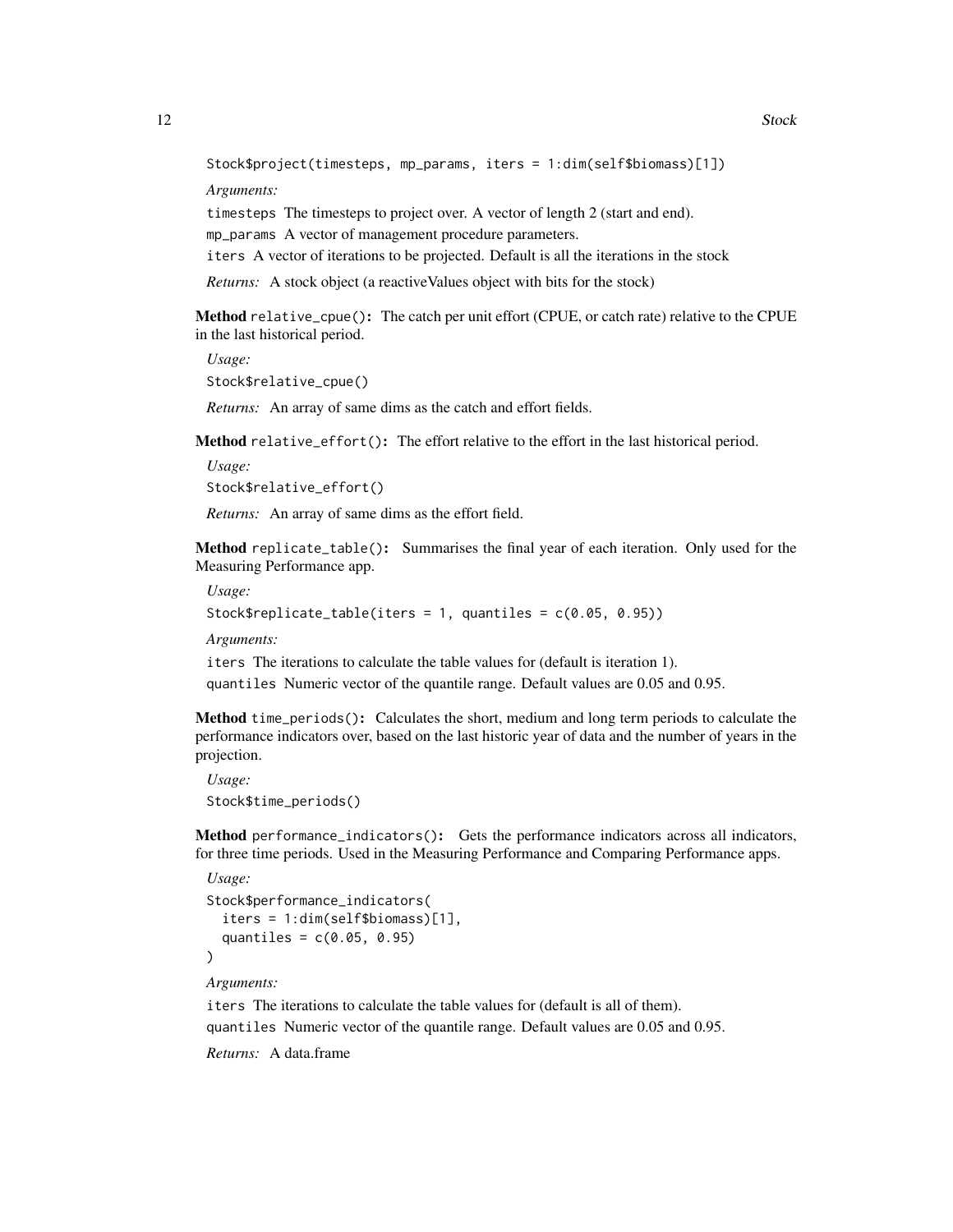#### <span id="page-12-0"></span>Stock module 13

Method pi\_table(): Makes a table of the performance indicators.

*Usage:* Stock\$pi\_table(iters = 1:dim(self\$biomass)[1], quantiles = c(0.05, 0.95)) *Arguments:* iters The iterations to calculate the table values for (default is all of them). quantiles Numeric vector, length 2, of the low and high quantiles.

<span id="page-12-1"></span>Method clone(): The objects of this class are cloneable with this method.

*Usage:* Stock\$clone(deep = FALSE) *Arguments:* deep Whether to make a deep clone.

Stock module *stockParamsSetterUI*

#### Description

stockParamsSetterUI() is the interface for the stock options (e.g. life history and exploitation status).

stockParamsSetterServer() does the setting of the stock parameters in the server.

get\_stock\_params() Sets up default values for the stock, including year range. It's a separate function so it can be used and tested outside of a reactive environment.

#### Usage

```
stockParamsSetterUI(id)
```
stockParamsSetterServer(id, get\_stoch\_params = NULL)

get\_stock\_params(input, biol\_sigma = 0)

#### Arguments

| id               | Shiny magic                                                                   |
|------------------|-------------------------------------------------------------------------------|
| get_stoch_params |                                                                               |
|                  | Reactive expression that accesses the stochasticity module server.            |
| input            | List of stock parameters taken from the shiny UI (stockParamsSetterUI $()$ ). |
| biol_sigma       | Standard deviation of the biological variability (default $= 0$ ).            |

#### Value

A taglist

A list of stock options.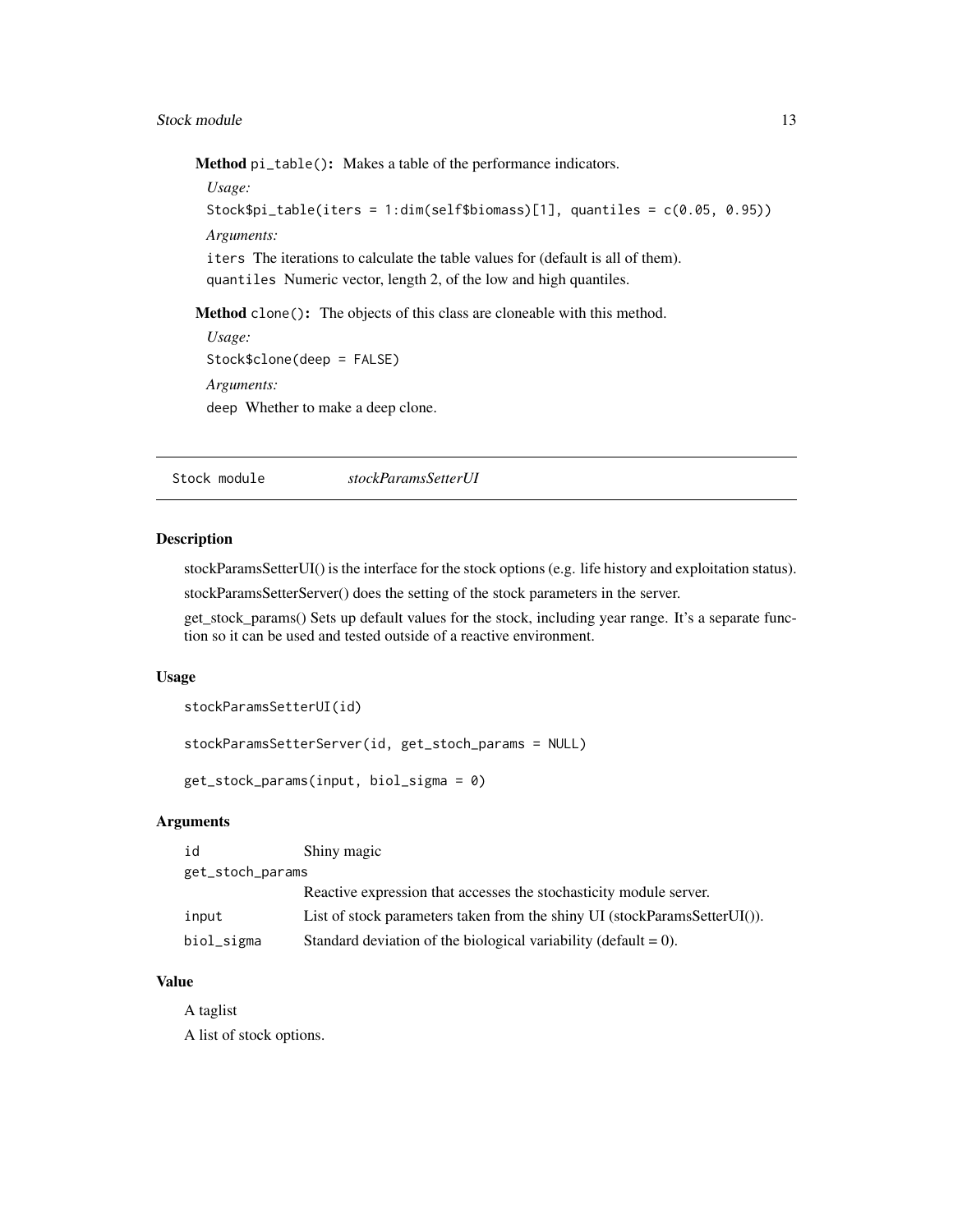<span id="page-13-0"></span>

Evaluates a threshold (i.e. hockey stick) harvest control rule. Used by the hcr\_op function.

#### Usage

```
threshold(input, mp_params, ...)
```
#### Arguments

| input     | A vector of the 'true' stock status                                                |
|-----------|------------------------------------------------------------------------------------|
| mp_params | The HCR / management procedure parameters used to evaluate the HCR (as a<br>list). |
| $\cdots$  | Unused                                                                             |

#### Value

A vector of the same dimension as the input.